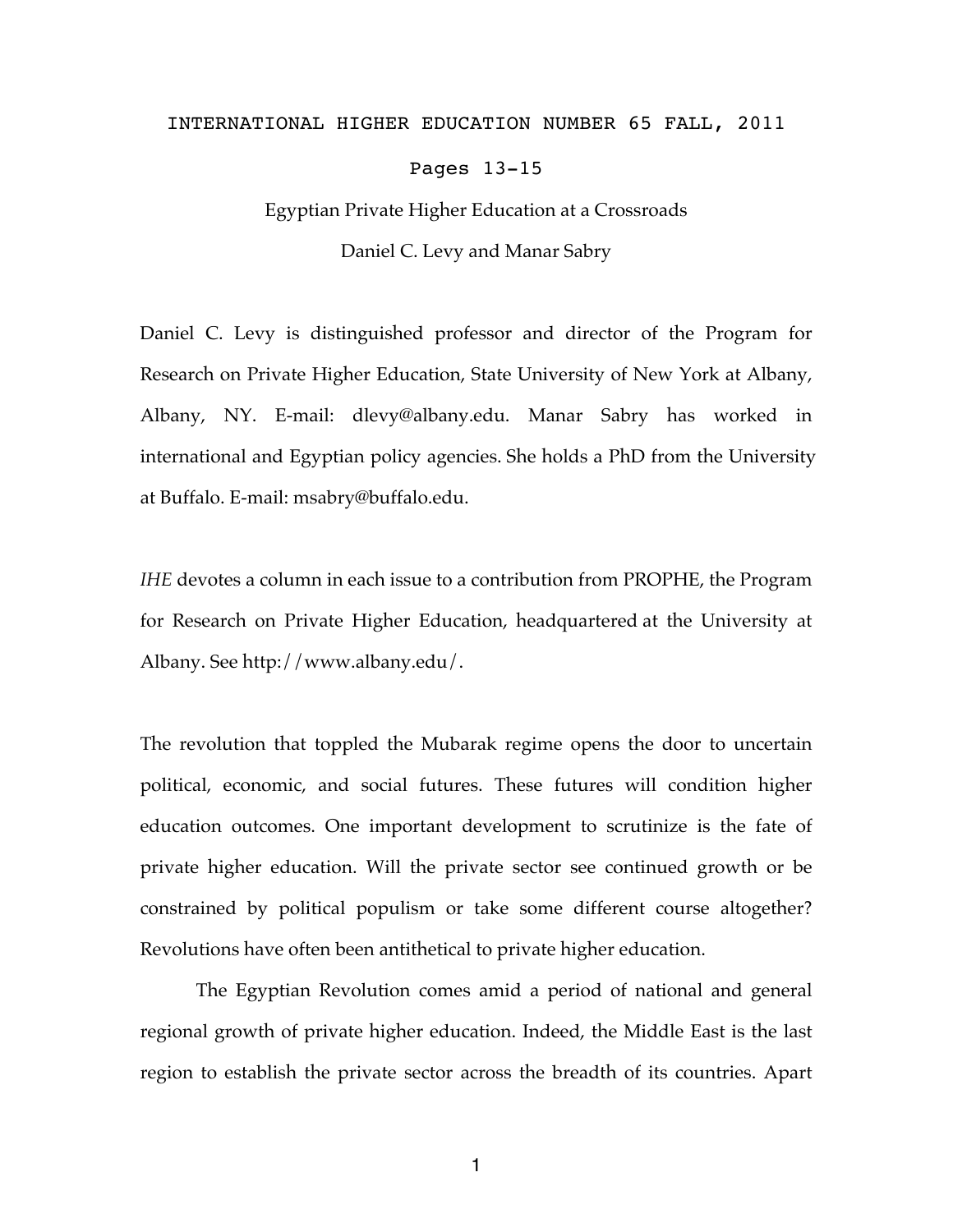from a few precursors such as the American University in Cairo, the private sector is basically a creation of the last two decades. Egypt first allowed private universities through a 1992 law. As in many matters—social, cultural, and political—Egypt can be the most influential country in trends in the Arab region.

## **PRIVATE SIZE AND GROWTH**

Reflecting their recency, private universities' share in Egypt is still small. They have just 4.2 percent (2010) of the country's nearly 1.8 million university enrollment. However, that level is more than double its share over the last five years, while the number of private universities has risen to 20 out of the country's 39. Several of these private universities are new and not yet tallied in enrollment, but they hold potential for private-sector growth. The private sector already maintains some 83 percent of nonuniversity enrollment. Although these total enrollments are short of half a million, the private nonuniversity share is so high that, all in all, the private universities account for 19 percent of Egyptian higher education enrollment.

Such a private share is below the global private higher education proportion of 31 percent, but not unusual for the Arab region. Although nonuniversity private higher education existed in many Middle East countries, until the 1990s public education was the norm in all countries except Lebanon. But the private sector—including private universities—has spread to almost all Arab countries, though enrollment varies by country. The private share reaches 66 percent in Bahrain and 55 percent in Lebanon, 36 percent in Jordan, 28 percent in Oman, and 21 percent in Yemen. But Syria, Morocco, Saudi Arabia, and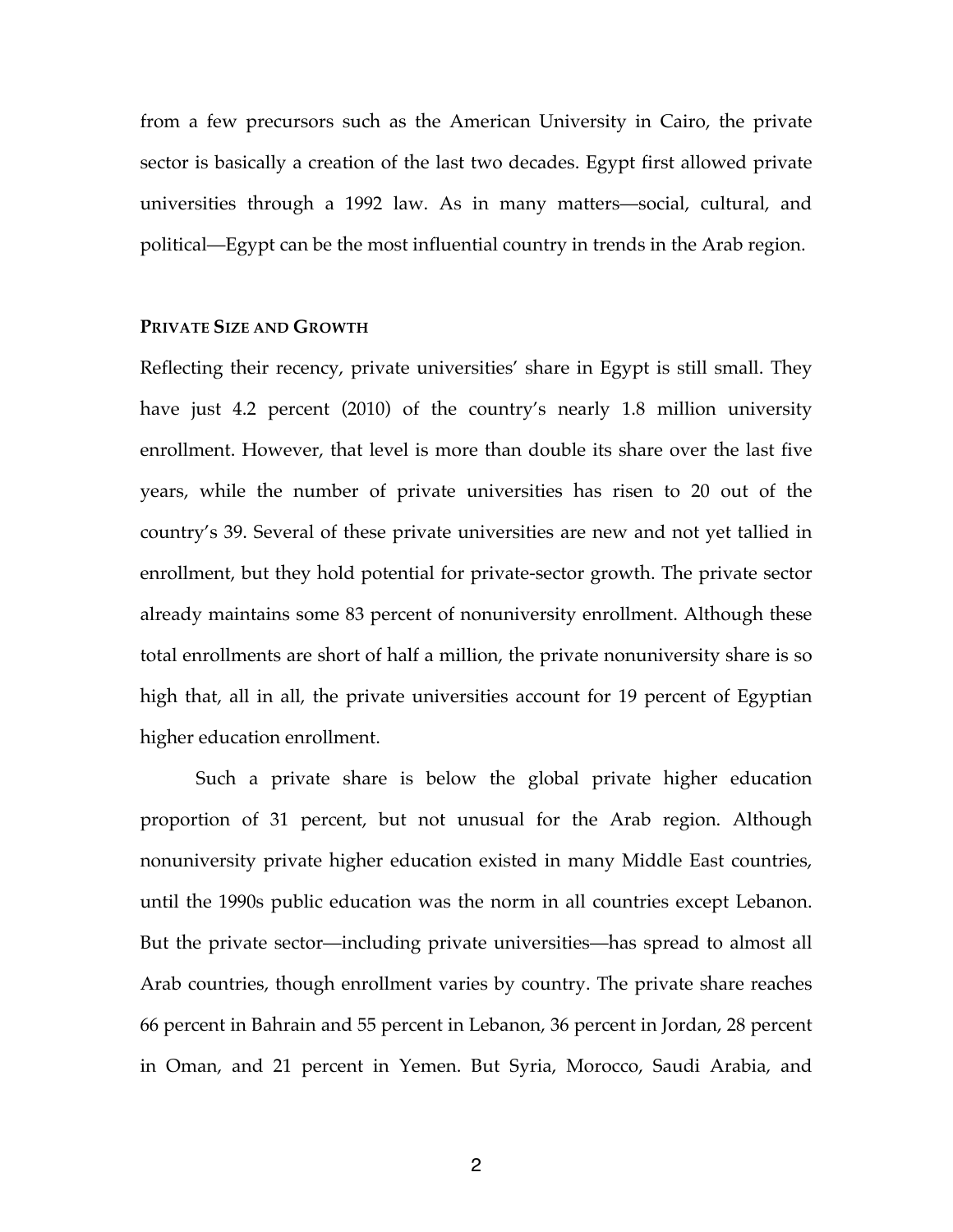Tunisia are among countries with under 10 percent private at least on the university side.

On the other hand, gauging private enrollment in Egypt and many other Arab countries is confounded by the phenomenon of "private" students in public universities. In effect, the budget for public higher education fails to meet the heavily increasing demand for higher education, but political or constitutional commitment to free education prevents universities from charging tuition fees to increase revenues. One outlet is growth of private institutions. A second is the fee-paying students in "parallel programs" in public universities. Preferring public universities for their quality, status, and legitimacy, many students who fail to make the regular quota are willing to pay substantially more than their student counterparts within the same public institutions. These parallel programs have been under attack for their low quality and charges often leveled against private universities, as well.

In Egypt, the parallel programs have recently been abolished. This does not represent a revolutionary attack on any private higher education, however. In fact, the decision was made in the Mubarek administration and carried over by the interim government.

## **REGULATION**

But what policy might be directly challenging private higher education? The interim government has not done much but, to the chagrin of the opposition, has done rather little in higher education overall. The just-appointed minister, former vice president of graduate studies and research at Cairo University, has also been a vice president at the British-related private university and a consultant to its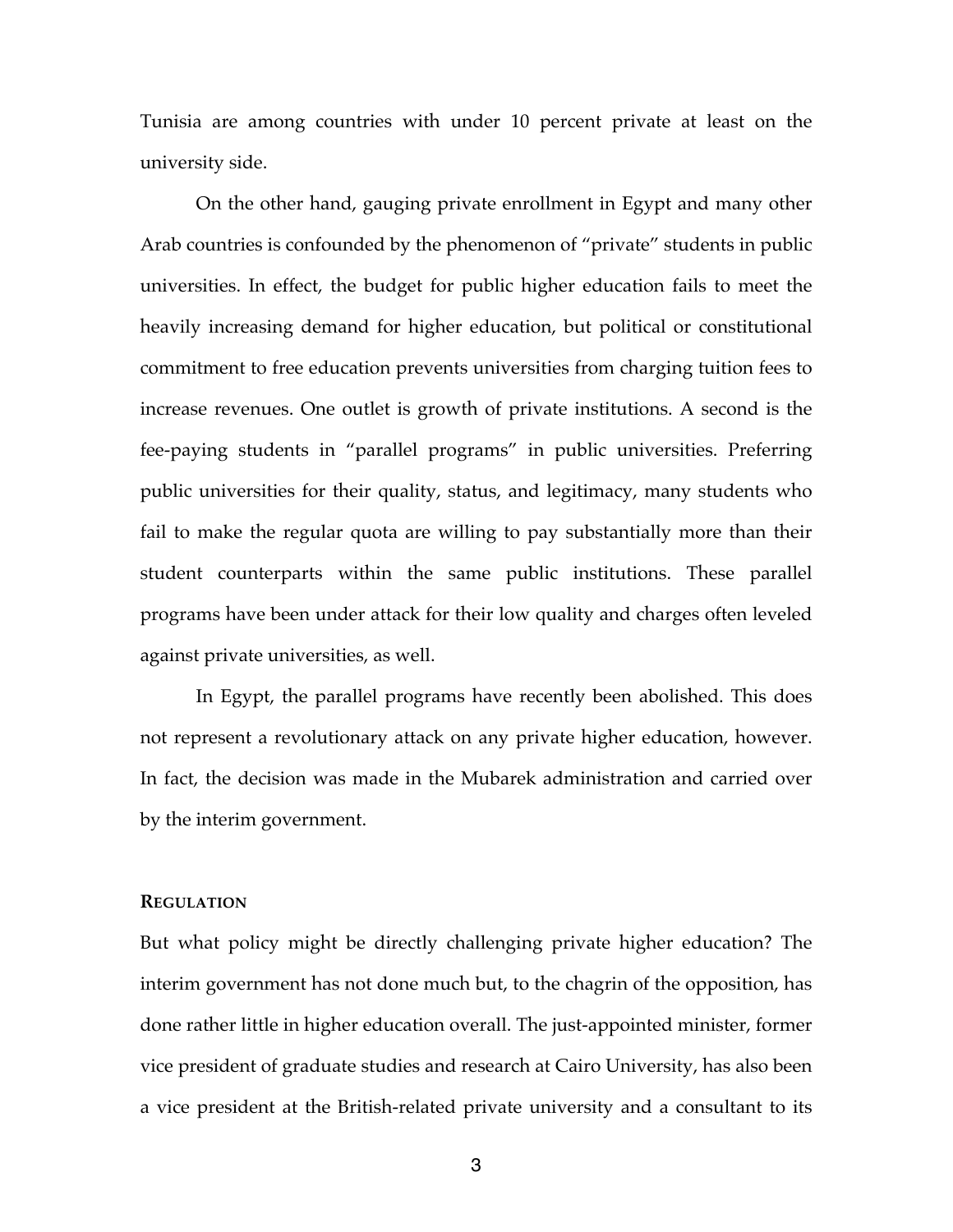French counterpart. This seems no portend of imminent anti–private higher education policy. What might happen next under an elected government is of course speculative, but some general perspectives are worth considering.

For one thing, there is no sign of a revolutionary attack on private higher education, in general. The idea of that sector is accepted (except on the Marxist left). Furthermore, the private sector is not high on any party's education agenda, at least for the time being. Most of the reform rhetoric about higher education is vague, cherishing ideals of "justice," "equity," and "transparency." Nonetheless, such ideals often lend themselves to regulations that undercut private higher education, even if without hostile intent.

Prior to his appointment, the new minister had spoken of the challenges facing private universities, regarding the low qualifications of admitted students. He emphasizes the need for explicit admissions criteria as well as research and graduate study. But the question is how to accomplish appropriate admissions criteria and maintain or expand enrollment? Additionally, research is rarely a major undertaking in private higher education outside the United States. In fact, regulations already on the books deal with admissions scores, maximum enrollment, and minimum percentages of full-time faculty. Yet, a vital question for the private sector is often how (and how much) such regulations are *enforced*. The minister also calls for private higher education to rely less on public university professors.

What will public policy insist upon as far as private distinctiveness from public? On the one hand, the new minister says private universities should be distinctive, not "duplicating" public ones and thus offering new programs perhaps an unfriendly view to the idea of direct intersectoral competition. On the

4